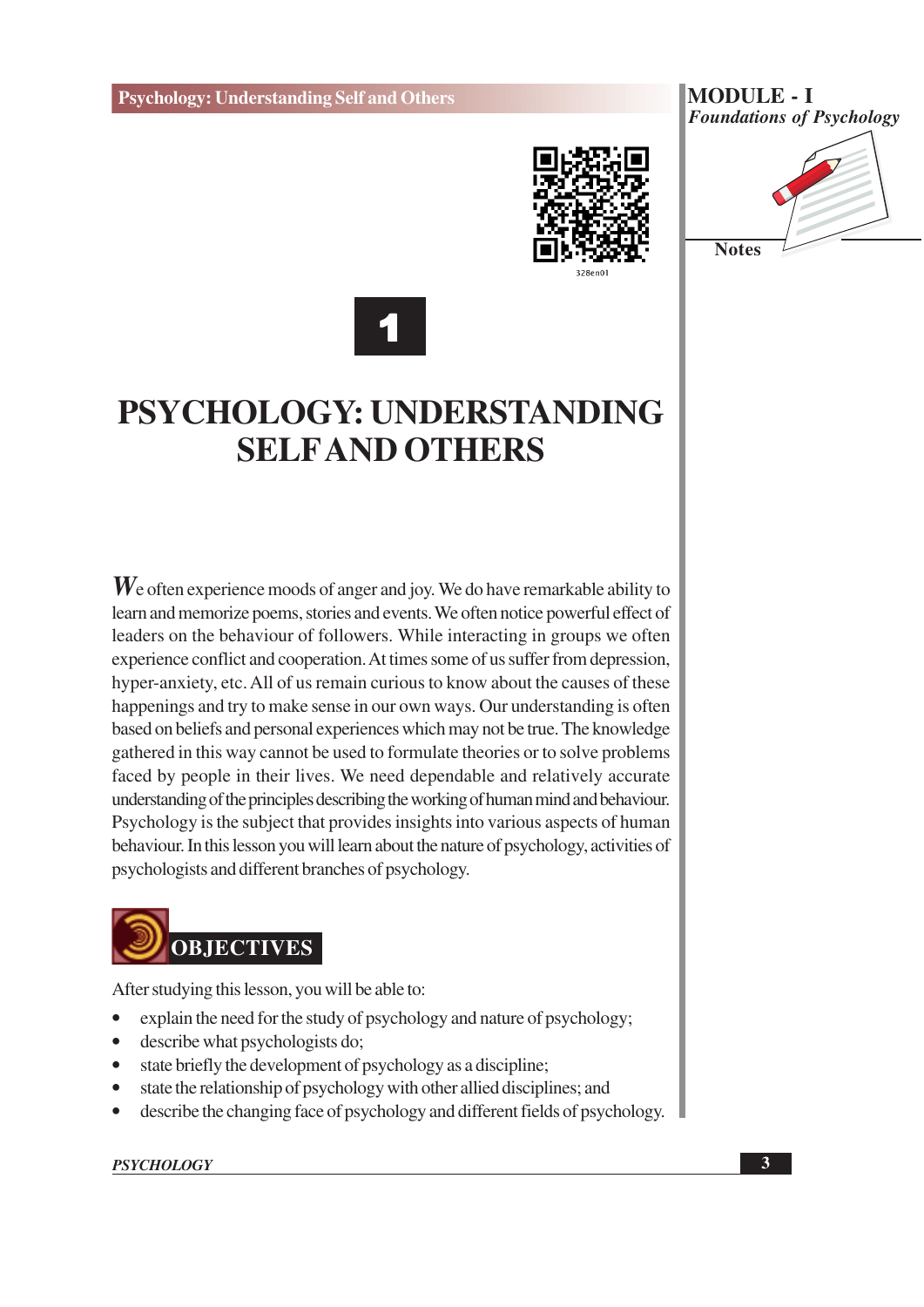

**Notes** 

### 1.1 NEED FOR THE STUDY OF PSYCHOLOGY

People hold a variety of expectations from the study of psychology. Many of them are because of ignorance but some are also true. Psychology promises to help us in understanding how various mental functions operate and how people behave in different conditions. Its principles and theories are used in many situations. Psychology is relevant to solving teaching-learning problems in schools, problems in socializing children at home, motivating people in organizations and helping people to solve their emotional problems in personal lives. In addition, there are numerous human phenomena which require psychological theories and techniques. Selection of people for various jobs, assessing abilities and aptitudes of people, providing training for developing skills, setting goals and motivating people to achieve them and improving the style of life for better health are some of the very popular applications of psychology. In brief, understanding the growth and development of a person or functioning of a group are important areas of psychological applications.

Thus it is clear that the study of psychology is needed to understand ourselves better in terms of the potentialities that we possess and shaping them in desired directions. Such an effort is also done at the level of groups and organizations which represent human collectivities. In other words, a proper study and understanding of psychology can help us understand ourselves and others better and enhance the quality of life.

# **1.2 NATURE OF PSYCHOLOGY**

How human beings receive information from environment and perceive objects?

How people, learn and remember experiences?

How do people think, reason and solve problems?

How do they differ in various psychological characteristics like intelligence, personality and interest?

How do people cope with various problems in life?

A moment's reflection will make it clear that in all the above questions brain, mind or mental activities and behaviour are involved. Any observable action is an outcome of a coordination of brain, mind and behaviour. Brain has a physical structure whereas mind is considered a functional correlate of brain. Psychology tries to understand the laws and principles characterizing the linkages across them in a scientific manner.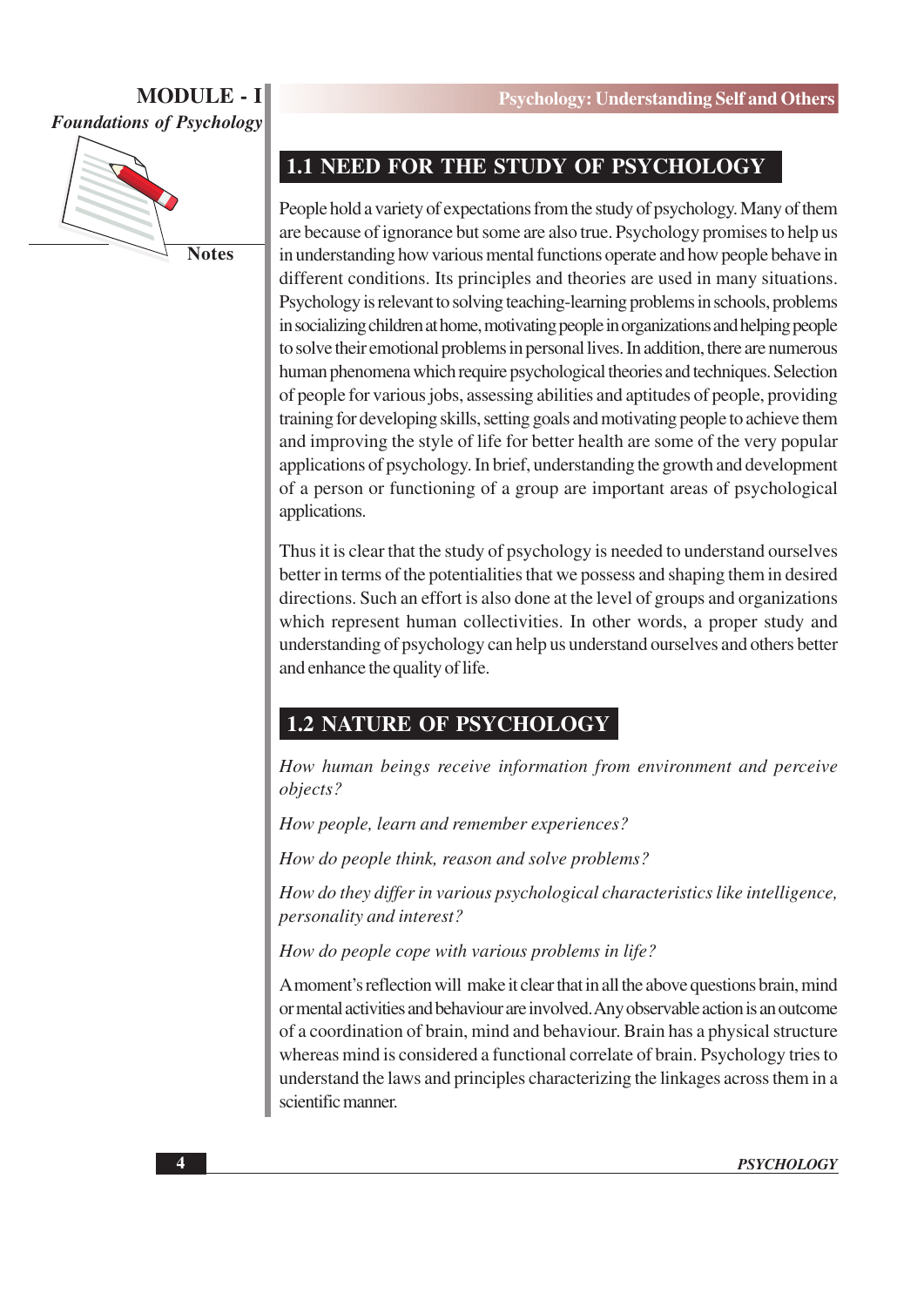In our everyday life we behave in different ways and use the term 'behaviour' to

refer to the verbal and physiological responses and actions.

Interest in psychological issues has a long past. However, attempts to formalize the understanding of psychological phenomena in modern sense started only during  $19<sup>th</sup>$  century. It was influenced by the developments in the disciplines of philosophy as well as natural sciences. Today psychology is considered as a science as well as a profession contributing to the improvement in quality of life. It focuses primarily on the study of various aspects of mental and behavioural functioning. Psychologists use scientific methods to understand the causes of behavioural phenomena and develop principles and theories about them. They attempt to understand various questions related to human behaviour.

In the course of its growth, in this century, psychology has expanded in many directions and has encompassed almost all areas of human life. Thus we can say that psychology is a scientific study of mind, brain and behaviour.

# **1.3 WHAT PSYCHOLOGISTS DO?**

Many of us carry the impression that psychologists can read the face of a person and tell one's mental make up, may cure people suffering from mental abnormalities, can guess what is one's future, and can change one's mind instantaneously, like a magician. As we will see later, there is no magic in the hands of psychologists. A psychologist uses certain procedures and tools to collect information and tries to draw inferences and conclusions about the probable causes of behaviour. Psychologists share twin goals:

- (1) understanding and explaining the complexities of behaviour, and
- (2) contributing to the improvement of the quality of human life.

The academic psychologists pursuing basic research are interested in the first goal. They try to test hypotheses about the diverse aspects of behaviour and mental processes. They develop principles, laws and theories using various methods such as observation and experimentation. They make efforts to describe, explain, predict and control behavioural phenomena. In contrast, the second goal is addressed by applied psychologists who are practitioners. They try to use psychological knowledge in solving various human problems. They are engaged in activities like counselling, therapy, personnel selection, career guidance, consultancy in organizational behaviour (e.g., team building, decision making, leadership training), consumer surveys, and psychological assessment and training in various skills (e.g. communication, self presentation). Psychologists are now seen working not only in academic institutions doing research and teaching but also in institutions like hospitals, schools, industries, sports-complexes, military establishments, community centres and so on.

#### **PSYCHOLOGY**

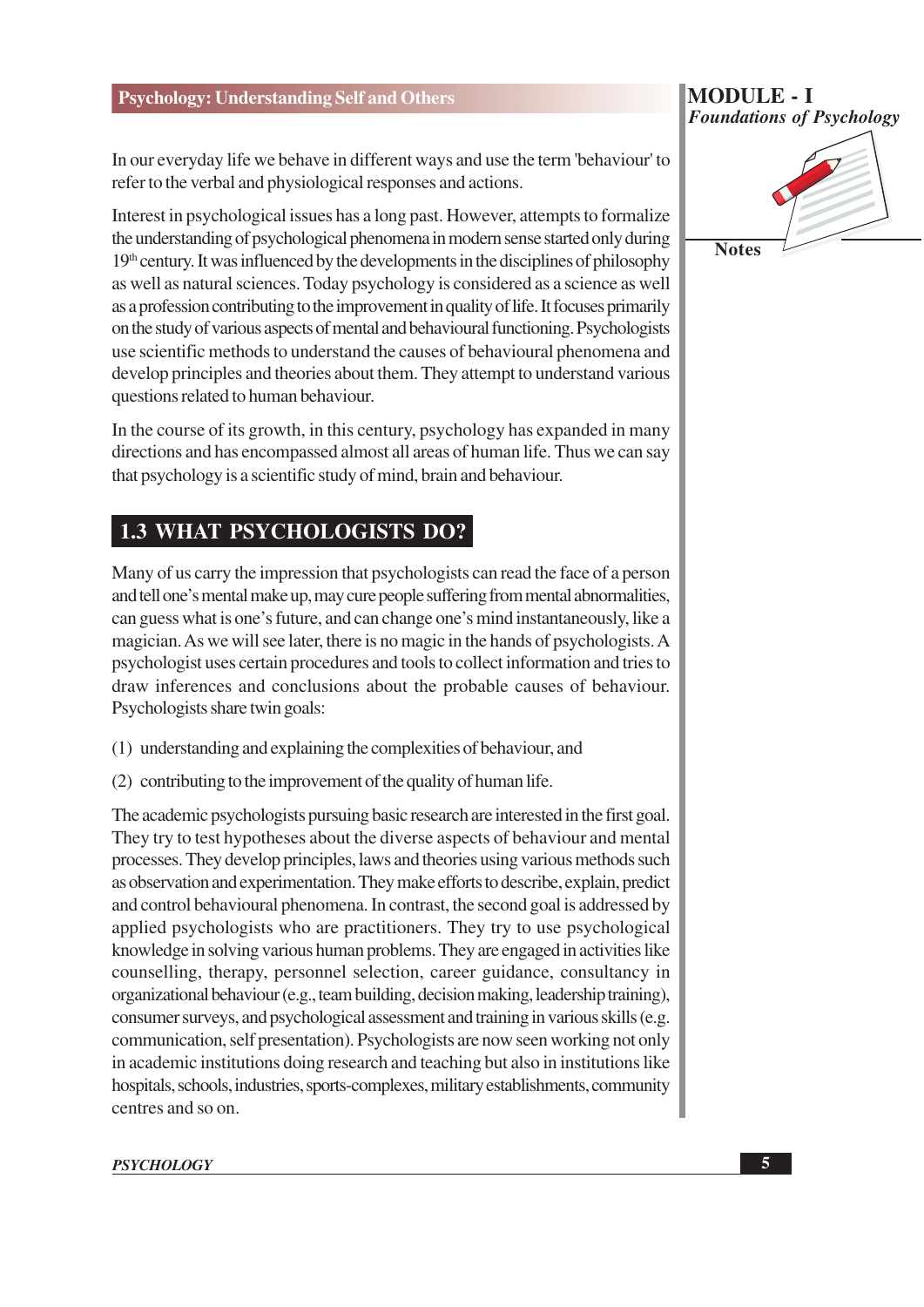

**Notes** 

#### **Psychology: Understanding Self and Others**

# **INTEXT QUESTIONS 1.1**

Choose the correct alternative:

- Psychology is most appropriately defined as the: 1.
	- Study of mind. a.
	- Scientific study of unconscious mental processes. b.
	- Science of brain, mind and behaviour.  $\mathbf{c}$ .
	- d. Science of behaviour and knowledge.
- Which one of the following is not used by psychologists? 2.
	- interview  $\mathbf{a}$
	- reading lines of one's palm  $h_{\cdot}$
	- experiment  $\mathbf{c}$ .
	- d. observation

#### 1.4 DEVELOPMENT OF PSYCHOLOGY AS A **DISCIPLINE**

Understanding human nature has proved to be a major concern of human beings since time immemorial. The Indian thinkers had developed elaborate theories about consciousness, self, mind, mental activities since Vedic and Upnishadic period. The Indian thought systems like Vedant, Samkhya, Yoga, Buddhism, Jainism, Sufism, etc. have generated voluminous literature relevant to psychological processes. Let us know that the scholars and terchers in Ancient India like Charaka the famous physician of first century AD, Vatsayan and Kautilya all provided the theoretical foundations to apply the Psychological principles. But there is a need to understand the concept in Indian context because social and cultural setting has its own influence on the development of Psychology.

In the western world psychology took the shape of a scientific discipline towards the end of 19<sup>th</sup> century. It is generally held that Wilhelm Wundt established the first psychological laboratory at Leipzig University in Germany in 1879. He was a pioneer and attracted a large number of students from different parts of the world who started expanding the discipline. Gradually the study of psychology was organized around certain schools of thought. The main schools are as follows: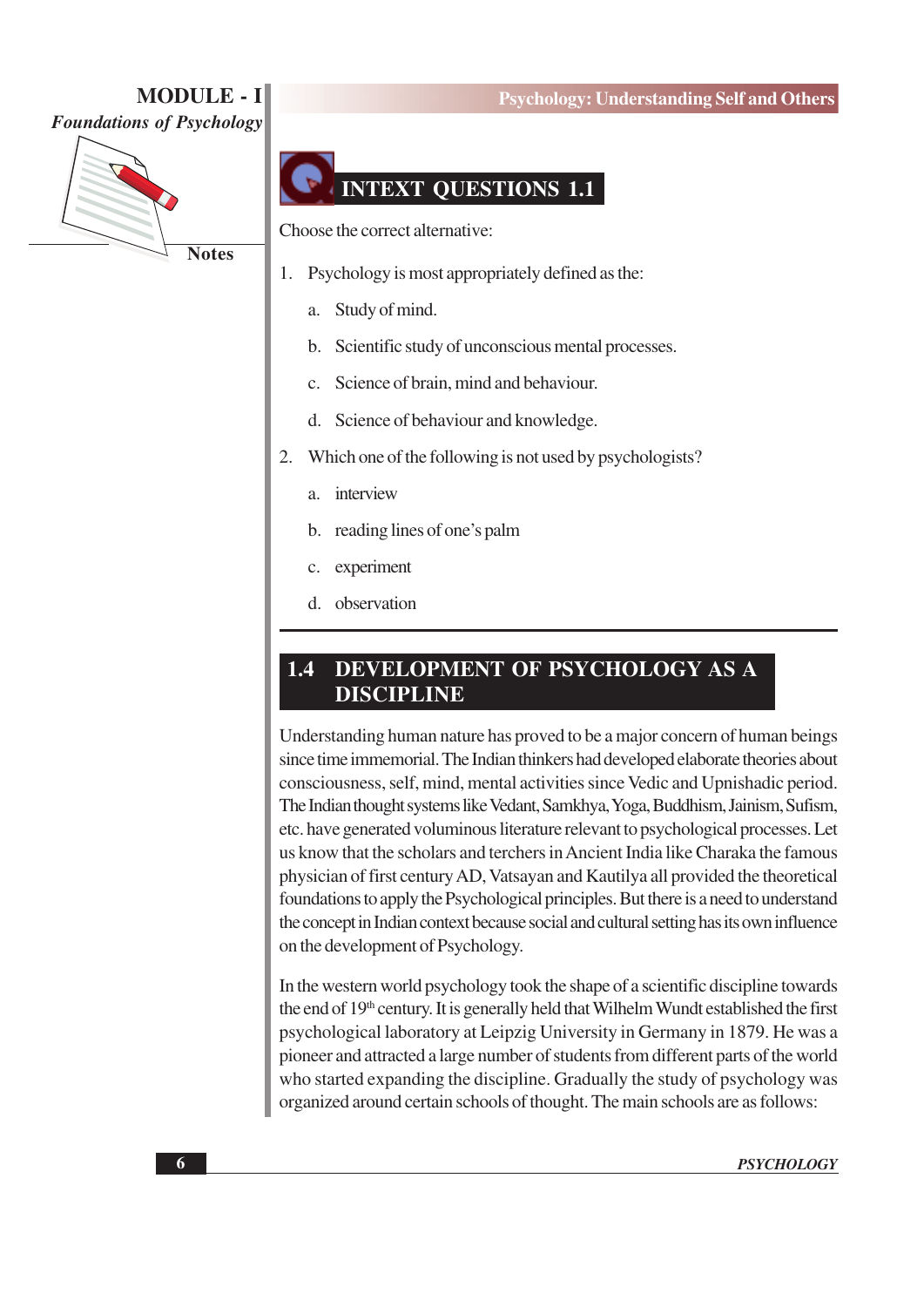**Structuralism :** Developed by Edward Tichener, it focused on the study of consciousness and its components, *i.e.*, sensations, images and affects.

Functionalism : Developed by William James it focused on consciousness, memory, learning and emotions as related to survival, growth and adaptation of living beings.

Behaviorism: Developed by J.B. Watson it focused on the objective study of observable behaviour.

Gestalt: Developed by Wolfgang Kohler, Kurt Koffka and their mentor Max Wertheimer this school focused on a holistic view and consciousness. Perception was the main area of study.

Psychoanalysis: Developed by Sigmund Freud it gave importance to unconscious processes, conflicts, anxiety and disorders.

The era of schools provided great opportunity for the diversification of psychology. However, it was felt that none of them could explain psychological processes in totality. As a result, there grew use of concepts from different schools of thought and use of scientific method.

Recent movements include emphasis on information theory and computational models which characterized cognitive revolution. The neural processes and role of cultural processes in shaping psychological functions are now being studied vigorously.

In modern India psychology started at Calcutta University in 1916. Dr. N. N. Sengupta was the first Head of the Department. Sri Girindra Shekhar Bose succeeded Dr. Sengupta. The Indian Psychological Association was founded in 1924 and *Indian Journal of Psychology* was started in 1925. The Lumbini Park Mental Hospital at Calcutta was founded in 1940. Gradually psychology departments were opened in various universities like Patna, Lucknow and Mysore. During seventies psychology became more popular in various areas and institutions. Its presence is widely felt in education, industry, health, defence and other related domains of life.

# **1.5 MAJOR PSYCHOLOGICAL PERSPECTIVES**

Unlike physical objects and animals, human beings are self-conscious and can, therefore, subject themselves to their own study. This capacity to reflect about oneself makes the study of human behaviour and related processes quite complex. The complexity of studying human behaviour is further increased due to multiple causes involved in it. For example, let us see the case of someone who complains that a colleague of his/her is not working or performing upto the mark. This behaviour can occur due to many factors independently or jointly. It may be due

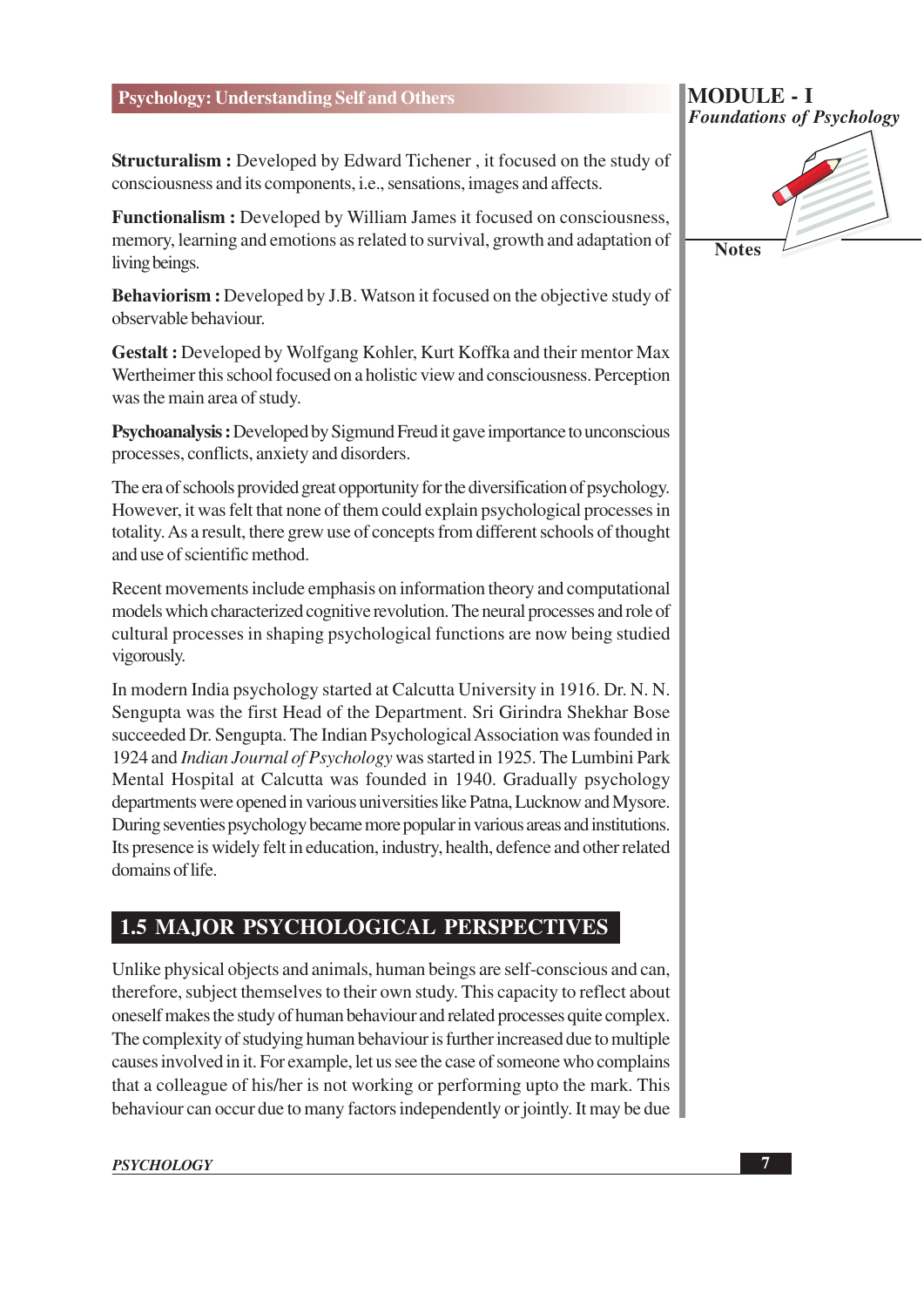# **MODULE - I Foundations of Psychology**



**Notes** 

to lack of ability or lack of motivation or lack of supportive climate at the work place or some problem at home. Any one of these factors or their combination may result in poor performance. This is true for most of the behavioural phenomena.

Thus, we find that while psychologists do use scientific methods they cannot operate like physical or natural scientists. They have to take into account a large number of factors while studying behaviour. They share the characteristics of physical as well as social sciences.

However, the psychological predictions are complex and have certain limitations because the subject understudy is human mind which itself is influenced by various factors. Their accuracy is limited by the stimuli used, type of tools used, environmental conditions and by the nature of psychological processes under study. The dynamic nature of psychological processes make generalizations difficult. Such generalizations are probablistic in nature. In other words they indicate that under the given conditions the chance is that so and so event may take place.

While studying human behaviour we need to remember the following:

- Changes are observed in individuals due to maturation, learning and ageing.  $(i)$
- (ii) Human behaviour at any moment is a joint function of the personal characteristics and the properties of environment.
- (iii) The measurement of psychological attributes (e.g., personality, intelligence, interest, attitude) is usually indirect and based on inferences.
- (iv) Many aspects of social behaviour are rule-governed and culture specific.
- (v) Human behaviour is usually determined by multiple causes.

The analysis and understanding of psychological phenomena essentially implies some model of human being. These models are rooted in certain cultural and philosophical assumptions. This is one important reason why there exist many approaches or perspectives to understand human behaviour.

Let us study more about these perspectives below:

**Biological perspective :** It considers human beings as nothing but a biological structure. Treating behaviour in purely physical terms, it looks at the internal physiological structures (e.g., brain, nervous system). Subscribing to a materialistic view it asserts that all behaviour has a physiological basis. In this view the working of nervous system and the role of genetic factors in shaping behaviour become major concerns. It is held that all social and psychological processes are derived from biological processes. This view prefers analysis of complex phenomenon in terms of smaller units. It has revealed the mysteries of brain functioning. The studies on effects of drugs on behaviour, consequences of electrical stimulation of various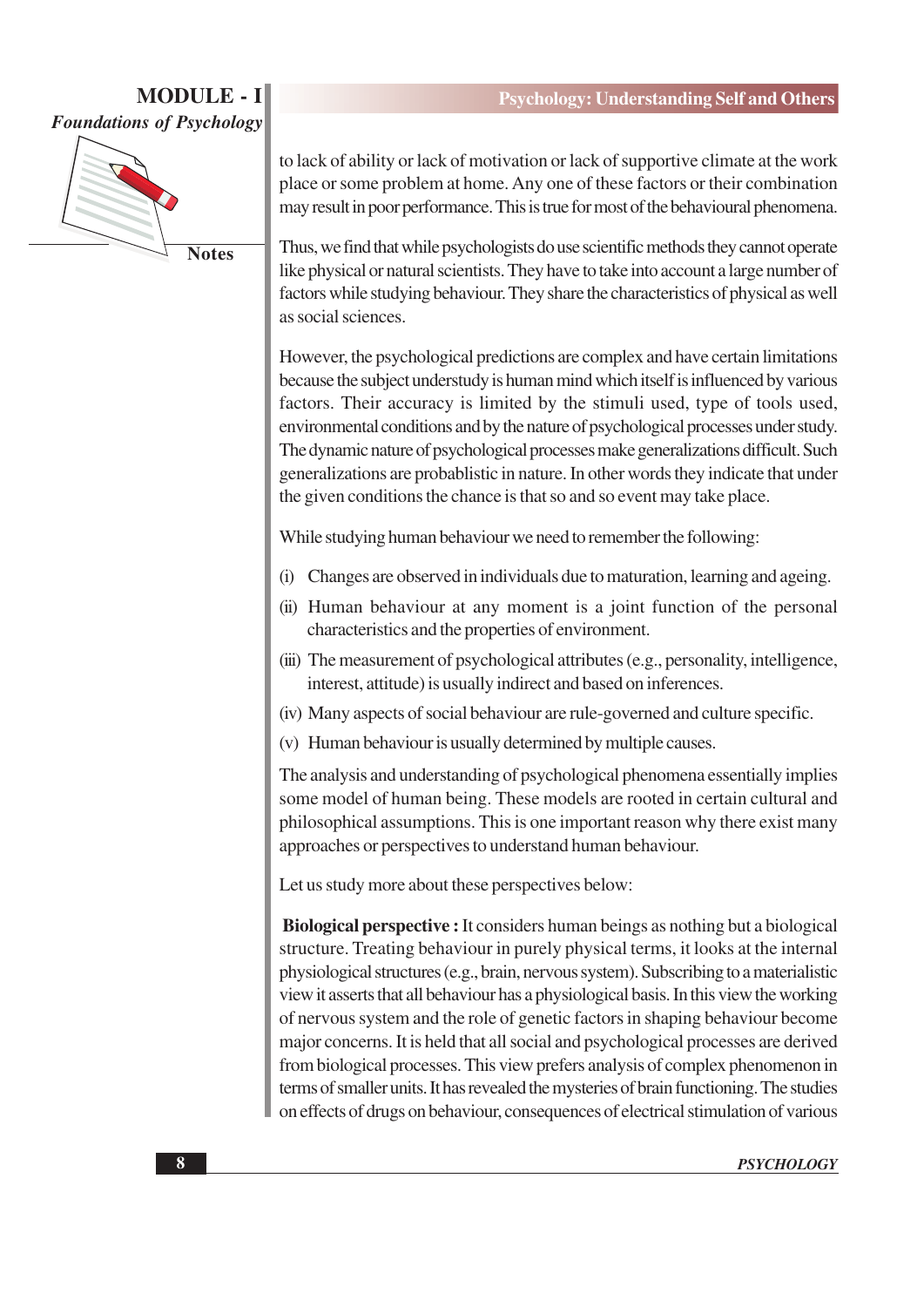parts of brain, influence of meditation and altered states of consciousness have shown interesting results.

**Behavioural Perspective :** This perspective stresses on the role of environmental stimuli in determining the way people act. It argues that what we are is largely the result of past learning. Accordingly, the overt or observable behaviour becomes the subject matter of psychology. This approach does not give importance to consciousness and subjective mental states. In this tradition observable behaviour and its relationship with environmental conditions is the main focus of study. Its proponent W.J. Watson and exponent B.F. Skinner believed in the objective study of behaviour. Behaviourism has many variants but all share common interest in learning and use explanations based on observable events.

Psychodynamic Perspective : We are often unaware of the true reasons for our actions. Sigmund Freud, the founder of psycho-analysis, is closely associated with this view. Focusing on motivational questions about behaviour, this perspective examines the role of internal processes. It believes that each behaviour has a cause and that cause is to be found in the mind. It is held that much of our behaviour is governed by the unconscious processes that lie outside the range of our awareness. This view uses the observations of people suffering from mental disorders and considers early childhood experiences as determinants of adult behaviour. According to this view, human being is driven primarily by sexual and aggressive instincts. The neo-Freudians like Horney, Erikson and Erich Fromm have developed psycho-analysis in various forms. Similarly Jung and Adler developed different traditions.

**Cognitive Perspective:** The main focus of this view is on how people know, understand and think about the world. Much of our behaviour involves mental or cognitive processes such as perceiving, remembering and thinking. They are as important as environmental stimuli in understanding our behaviour. They mediate between environmental stimuli and organism's responses. They function in organized and systematic way. As active organisms, we process information and act upon it. Our cognitions determine the course of our behaviour. We observe the environment and respond on the basis of its interpretation. Our thoughts are both causes as well as results of our overt actions. This perspective has links with the emerging fields of cognitive science and artificial intelligence.

**Humanistic Perspective :** Often termed as a third force, this perspective views humans as basically good and responsible beings. It is also held that one's behaviour is not simply determined by either past experiences or the current circumstances. People can make choices. The emphasis in on 'free will'. The subjective experiences and interpretations of the people are important in determining the course of their actions. The theories must be useful not only for understanding people but also for

# **PSYCHOLOGY**

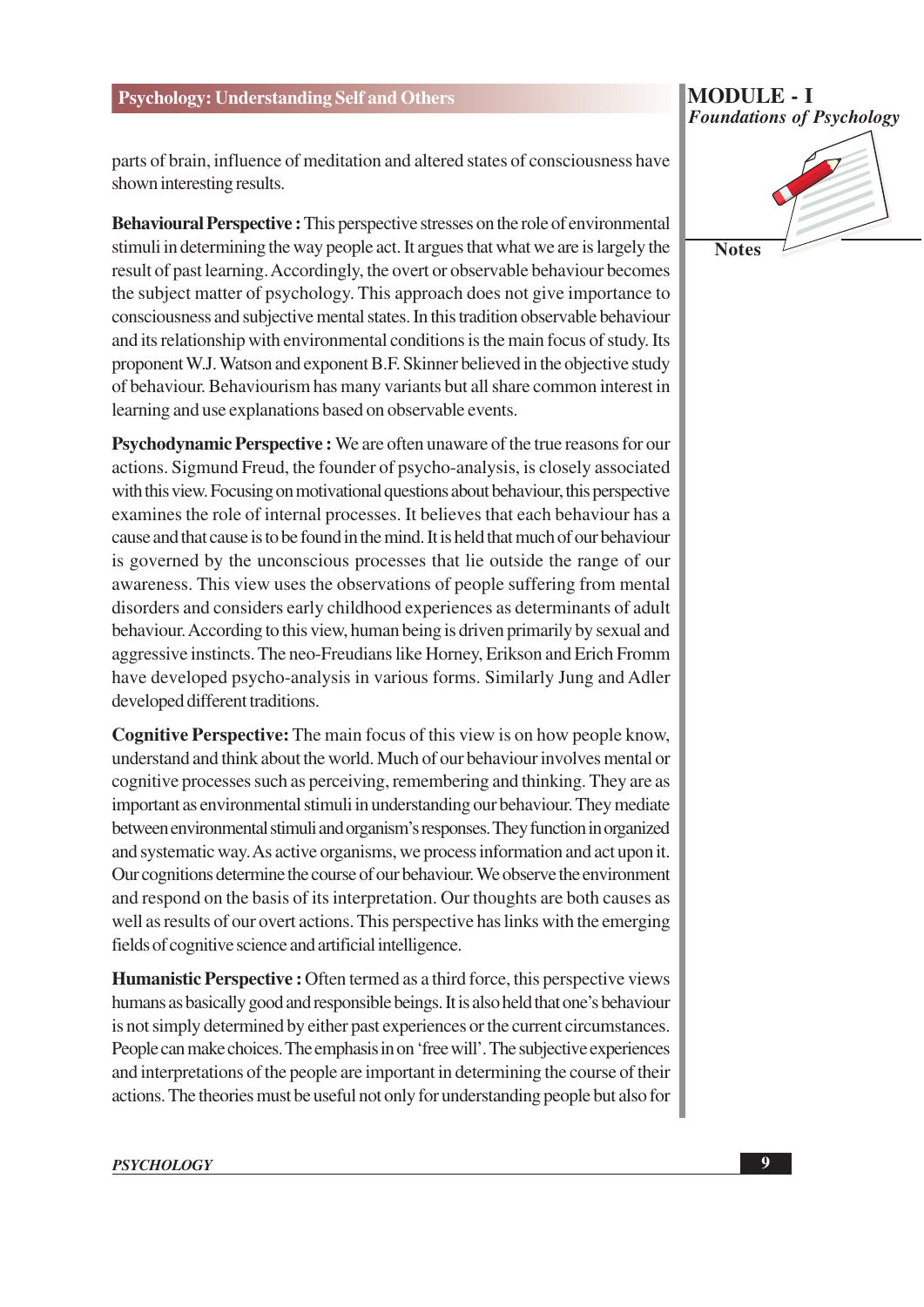

**Notes** 

understanding one's own life. In this perspective, self-actualization and spirituality play important role. It tries to see the pattern in life histories of the people. It emphasizes the phenonmenal or experiential world of the people. Abraham Maslow and Rogers were the chief proponents of this view.

**Indian Perspective:** The Indian thought system has discussed the problem of human life from a broader perspective. A human being is embedded in relationship with environment and divinity; and harmony of mind, body and soul is emphasized. People are attracted to objects of desire unmindfully and that creates problems. People are ignorant of their true nature. The difficulties in life are because we are not aware of the potentialities and misidentify with physical objects. The remedy is proposed in terms of various forms of Yoga like Bhakti, Gyan, Karma and Raj yogas. In addition, there have been many other developments in all these systems and other traditions.

#### 1.6 **RELATIONSHIP OF PSYCHOLOGY WITH OTHER DISCIPLINES**

As a behavioural science, psychology is situated at the intersection of many subjects. The psychological investigations share interest with different branches of biological sciences, social sciences and humanities. All these knowledge areas are collectively known as behavioural sciences. In recent years linkage of psychology with different subjects has been recognized. Now multi-disciplinary and cross-disciplinary studies are increasingly receiving greater attention. Let us see how psychology is related to other disciplines.

**Sociology:** The social or collective aspect of human behaviour is a matter of common concern for the students of sociology as well as psychology. However, the levels and approaches of the two are different. Both the disciplines help us to understand the influences of social context on human behaviour. Both analyze social phenomena such as leadership, socialization etc. However, sociology is molar and focuses on broader or macro units. It stresses on the study of groups and communities, while psychology focuses more on individuals. It is interesting to note that society comprises of individual. Hence both are inter-related. It also uses experimental survey and observational methods for collecting information.

Anthropology: Anthropology tries to understand the evolution of mankind and development of civilization. It also focuses on the characteristics and processes of culture by detailed observation and recording the lives of people through participant observation in different cultural groups. In contrast, psychology tries to establish generalizations about human behaviour. These generalizations are often limited by the culture in which research is conducted. In recent years the relationship between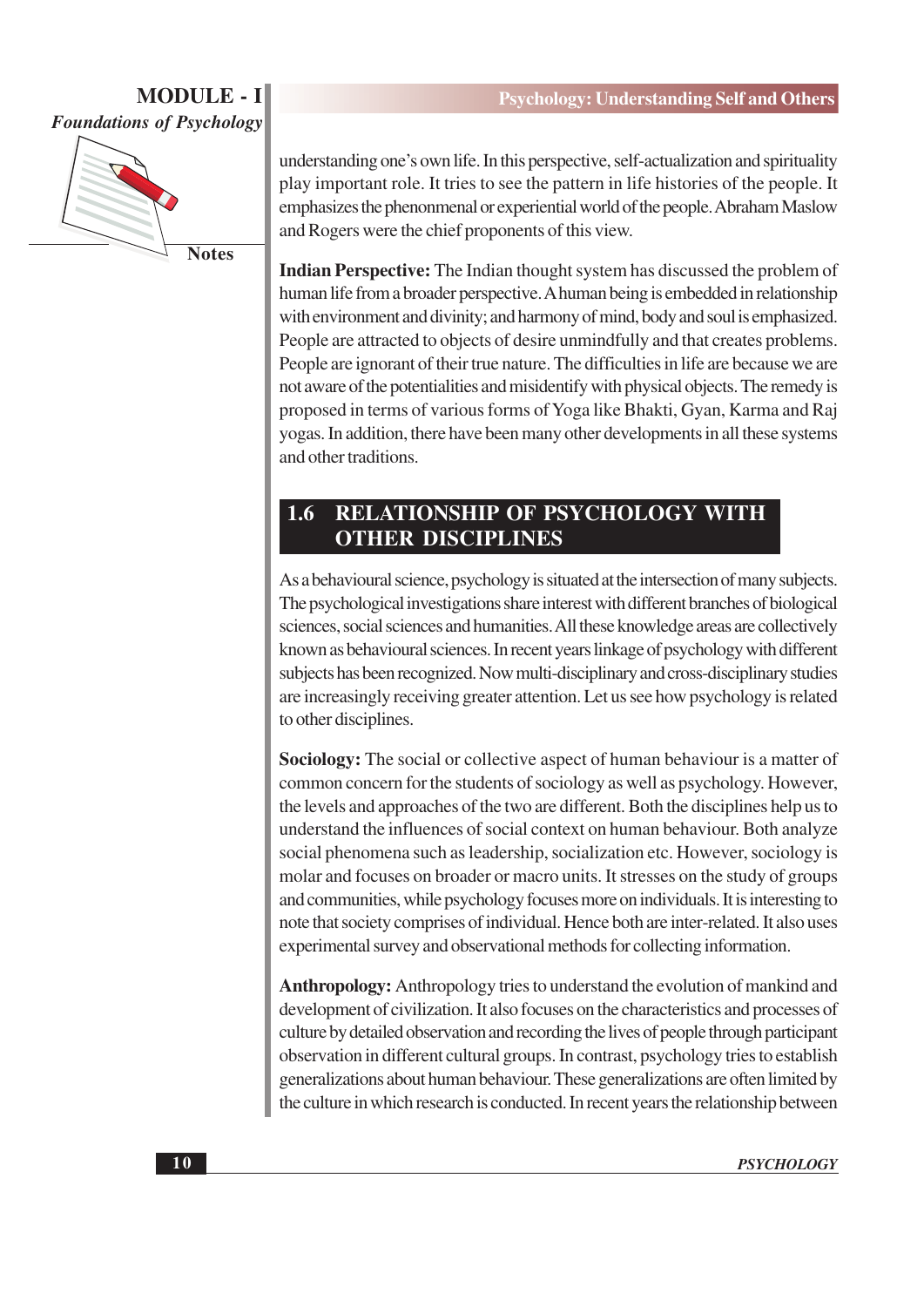culture and psychology has become closer. The psychological studies which respond to the needs of culture have shown that there are important differences and similarities in the nature and expression of emotions, self concept, motives, personality, norms, morality and child-rearing across different cultures.

**Education:** Education and psychology have a history of very long association. The theory and practice of education is based on the principles and findings about various psychological processes like learning, memory, motivation, personality and intelligence. Also, effective class-room teaching and learning is possible only when teachers are trained in the principles of human development. Children are active learners who process information and act accordingly. A teacher, therefore, is required to be skillful in the techniques of motivation and communication. Teachers are often required to provide guidance and counseling to students and parents. Similarly evaluation of students requires basic understanding of the principles and procedures of psychological assessment.

**Biology and Neuroscience:** One of the main concerns of psychologists is to understand the biological foundations of behaviour. Many breakthroughs in understanding, controlling and modifying behaviour have come from the knowledge of the functioning of brain and nervous system. Localization of brain functions, nature and properties of nerve impulse, biological factors in arousal and motivation, role of various parts of brain in determining psychological functioning constitute an exciting area of enquiry.

# **INTEXT QUESTIONS 1.2**

A. Match the following statements:

|                                                              | (1) Biological perspective    | (a) human beings as positive force               |
|--------------------------------------------------------------|-------------------------------|--------------------------------------------------|
|                                                              | (2) Behavioural perspective   | (b) behaviour involves mental<br>process         |
|                                                              | (3) Psychodynamic perspective | (c) function of biological entity                |
|                                                              | (4) Cognitive perspective     | (d) harmony of mind, body<br>and spirit          |
|                                                              | (5) Humanistic perspective    | (e) unconscious aspect of mind                   |
|                                                              | (6) Indian perspective        | (f) function of environmental<br>characteristics |
| B. State whether the following statements are True or False. |                               |                                                  |

(i) Sociology and psychology help to understand the influence of social context on human behaviour. True/False

#### **PSYCHOLOGY**

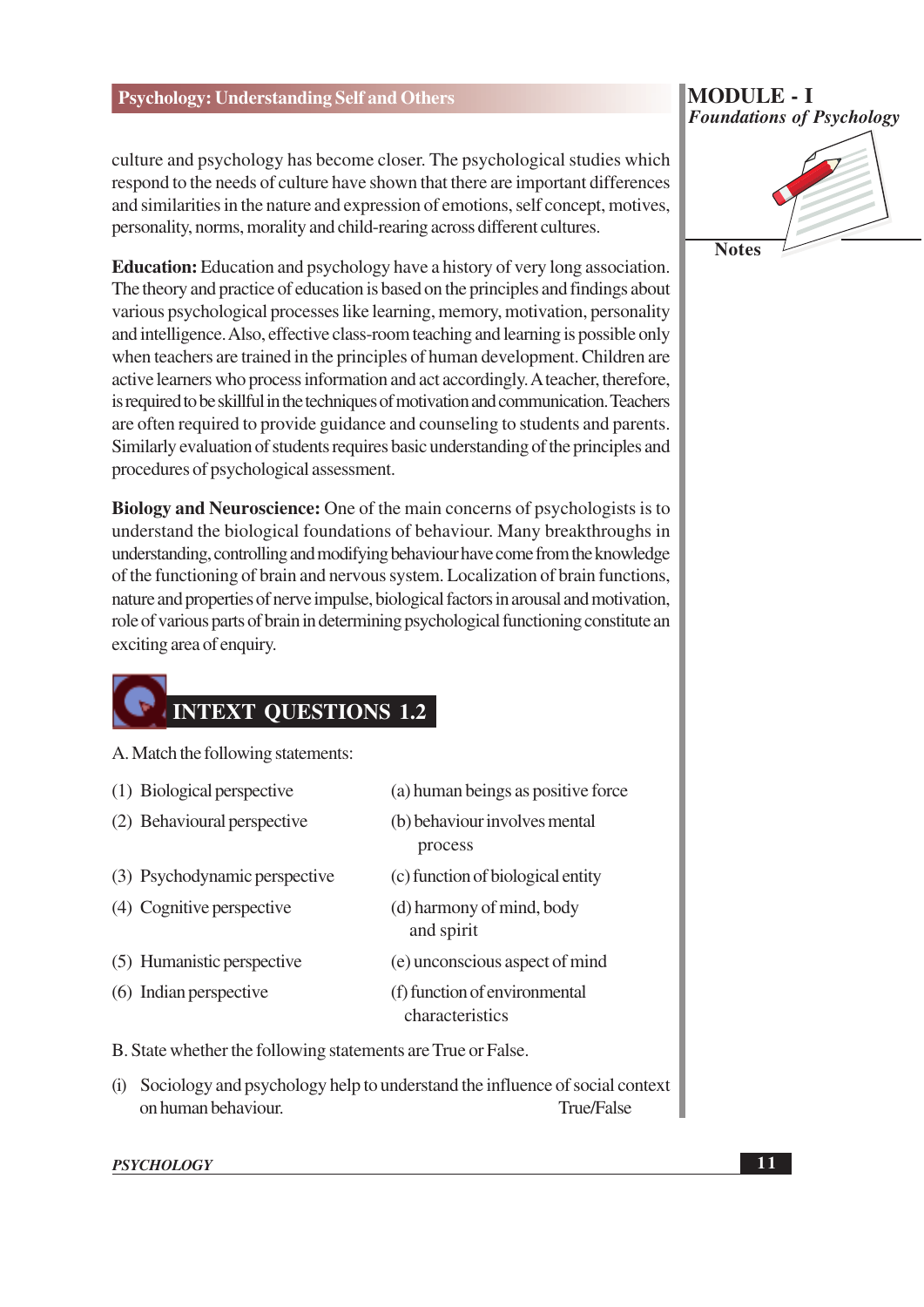

**Psychology: Understanding Self and Others** 

True/False

(ii) Anthropology studies the evolution of mankind and development of civilization.

(iii) Education and psychology are unrelated. **True/False** 

(iv) Human behaviour does not have any biological foundation. True/False

# **1.7 FIELDS OF PSYCHOLOGY**

In the course of its disciplinary journey, psychology has diversified and expanded in many directions. Beginning with experimental and physiological psychology which focus on the basic psychological processes, attention was shifted to the application of psychology in different spheres of life. In the following paragraphs we shall briefly study the different branches of psychology.

- (a) Experimental and Cognitive Psychology: Traditionally experimental psychology has been concerned with the study of psychological processes such as sensation, perception, learning, memory, motivation, emotion, etc. The goal is to understand the principles underlying these processes with the help of experimental method. For a long time this area has dominated the scene. With increasing information this field has diversified. The new field of cognitive psychology happens to be the closest one to experimental psychology. This field tries to explain processes involved in the perception, comprehension and use of information for various purposes. Thus reasoning, problem solving, attention and related processes are being analysed with sophisticated methods and tools. This branch tries to understand the fundamental causes of behaviour.
- (b) Physiological and Comparative Psychology: This field of inquiry is devoted to the analysis of biological foundations of behaviour. It asserts that all behaviour can be reduced to various physiological processes. For instance, activities in cerebral cortex and hypothalamus are found to be systematically related to thinking and motivation. The field of comparative psychology investigates the dimensions and complexities of behaviour among animals like rats, pigeons and monkeys and compares *those* across species.
- (c) **Developmental Psychology:** This subfield of psychology deals with the problem of changes in behaviour throughout the lifespan. These changes take place in physical, motor, cognitive, personality, emotional, social and linguistic domains. Study of these changes may be undertaken by following the same person for a longer period. Alternatively, one may study people of different age groups. The first approach is called longitudinal and the second is crosssectional. Important divisions of this branch include child psychology, adolescent psychology, and psychology of adulthood and aging. The study of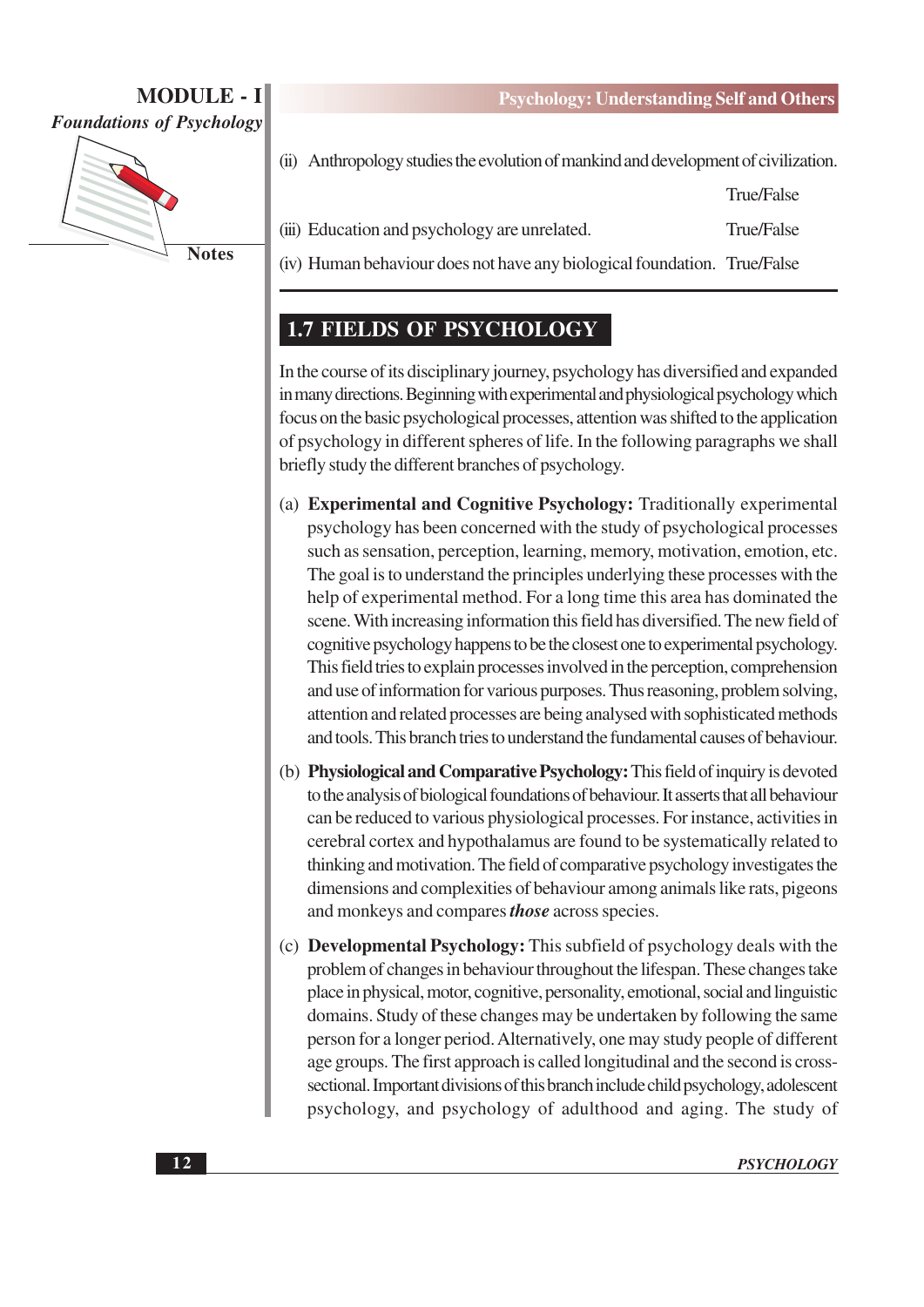#### **MODULE - I Foundations of Psychology**

developmental psychopathology has great significance for rehabilitation of children with disabilities and behaviour problems.

- (d) Social Psychology: Interactions with other human beings are one of the most significant aspects of our life. Social psychology tries to understand the influence of other individuals and groups on our behaviour. Perceiving other individuals, forming attitudes, persuading others to change their views, prejudice, interpersonal attraction, group decision, social motivation and leadership are important themes in social psychology. More recently, great concern has been shown for applications and a new specialization entitled applied social psychology has emerged. Social psychology has particularly benefited by the contributions from sociologists.
- (e) **Educational and School Psychology:** As an applied field this branch of psychology tries to help solve the problems of teaching and learning in classroom setting. It helps the students and teachers both to deal more effectively with the learning situations. Much of the work of educational psychologists is devoted to the areas of curriculum planning, teacher-training and instruction-design. Psychology of learning and motivation supplies the necessary theoretical framework and empirical data regarding learning process, the principles of learning, reinforcement, transfer of training, retention and forgetting. Educational psychologists plan and suggest curriculum to a school board in the light of student's interest, abilities, and needs. The job of school psychologists is to deal with more immediate problems in the school. The school psychologists are particularly concerned with diagnosis of learning difficulties and their remediation, and vocational and other forms of counseling.
- (f) Counseling Psychology: A counseling psychologist deals with people who have milder emotional and personal problems. She/he tries to enable an individual to utilize his/her present resources most effectively in solving personal problems. Thus a counseler's task is to modify behaviour in areas like marital life, delinquency, school maladjustment, dispute in work setting, etc. The counselor systematically changes the behaviour through various procedures including behaviour modification, modelling, sensitization and rational thinking.
- (g) Clinical Psychology: The general image of a clinical psychologist is that of a doctor who diagnoses psychological disorders and treats them using psychotherapy. But s/he is not a doctor and should not be confused with a psychiatrist who holds a medical degree. S/he uses various techniques to relieve the symptoms and to help people understand the reasons of their problems. A clinical psychologist strives at changing personality in order to enable a person to cope with his/her situation in an adaptive manner. A clinical psychologist mainly aims at the identification of negative or problematic aspects in development and their alleviation. For example, a clinical psychologist, treating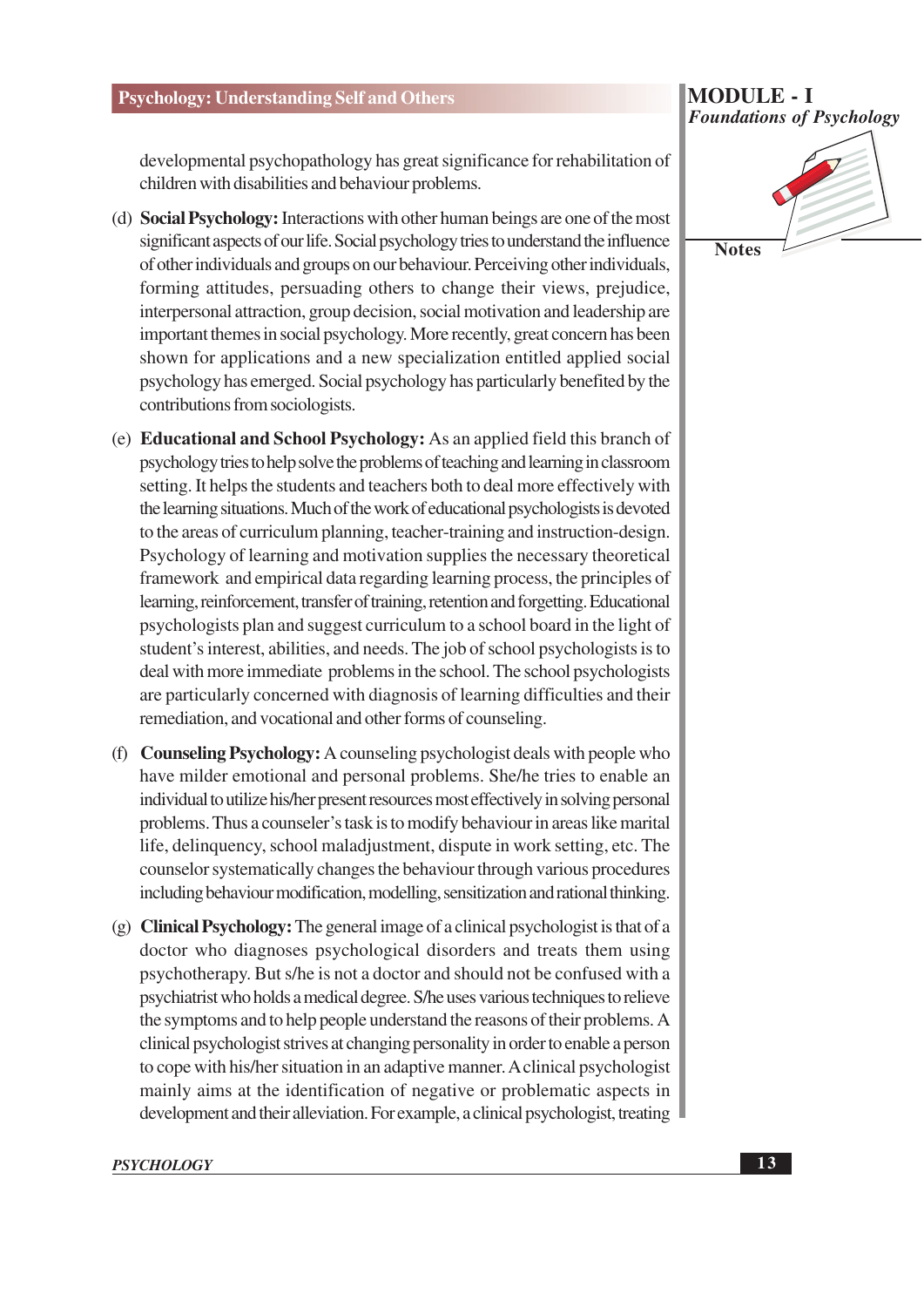

phobia, a kind of unreasonable fear behaviour, tries to remove reinforcements that maintain the behaviour, and at the same time provide reinforcement in order to promote learning of more rational and effective coping patterns in people.

- (h) Industrial/Organizational (I/O) Psychology: Psychologists working in this area help industries and other organizations in personnel selection, training, solving problems related to communication, productivity, and interpersonal and intergroup relations. Various interventions for organizational development (e.g., team building, development of communication skills, goal setting, job design) are currently employed to improve the conditions of work setting and enhancing the quality of products.
- (i) Environmental Psychology: This is a relatively new field of psychology which specializes in understanding the relationship between human beings and environment. Environmental planning, environmental perception and attitude, design of environments, environmental stressors (e.g., crowding, pollution, disasters) and environmental attitudes are being studied. The goal is to save the environment and improve its quality.
- (i) Engineering Psychology: Human life in the modern world is dominated by machines of various kinds. The human-machine interaction raises many problems. Engineering psychology, also known as human factors engineering, tries to specify the capacities and limitations of human-machine-environment system so that the system can be operated safely and efficiently. Therefore, the task of engineering psychologists is to help designing instruments and machines and developing the layout of work setting. With the advent of computers and innovations in the area of information technology, many new methods are being used to solve the related problems.
- (k) Health Psychology: It is an emerging branch of psychology which focuses on understanding the factors that promote the status of health. In contemporary life the number of health hazards (e.g., stresses, pollution in the environment, frustration) is increasing. In order to cope with them successfully we need to adopt patterns of health behaviour such as exercise, meditation, proper diet, physical activity etc. Health psychology examines the role of these behaviours in promotion of physical and mental health. It also tries to find ways to modify inappropriate behaviours and prevention of illness.

# **1.8 CURRENT TRENDS : THE CHANGING FACE OF PSYCHOLOGY**

With increasing complexity in modern life psychology is required to play greater role. It is clear from the description of various branches of psychology that its field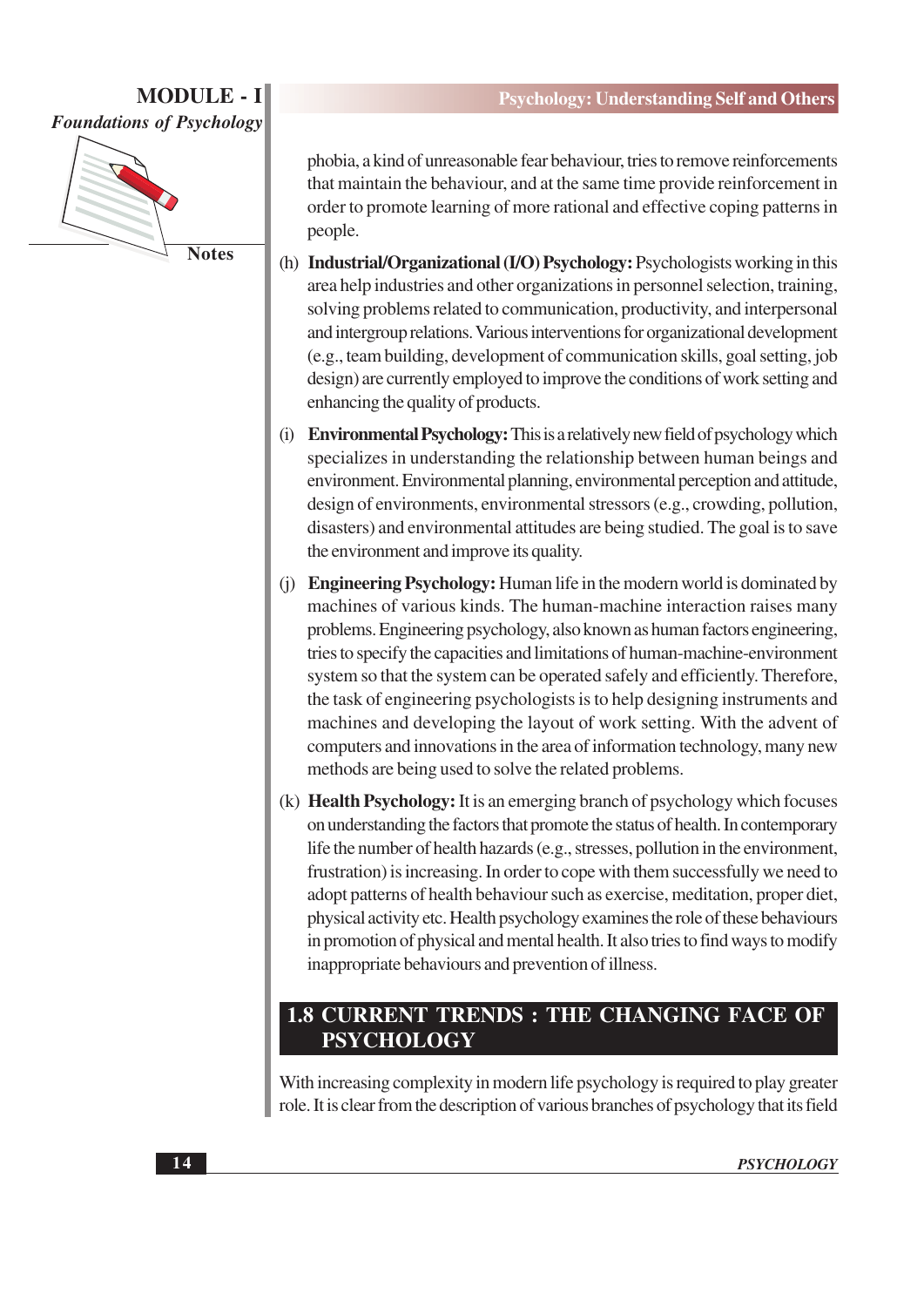encompasses a broad spectrum of issues faced by us. It's goal is to further knowledge in various domains and apply that knowledge in solving problems. In such efforts psychology has grown in different directions. Some of the current trends that are prominent in shaping this discipline are as follows:

#### 1. Emphasis on Cultural Context

Psychologists are realizing the fact that psychological phenomena can be understood in the specific cultural context in which they take place. The studies in cross-cultural psychology and cultural psychology show that many of the concepts (e.g., self, morality) and practices (e.g. socialization, life tasks) are culturally specific. It is therefore necessary to understand these issues and processes in their cultural context.

#### 2. Breakthrough in Neurosciences

In recent years considerable knowledge has been gained about brain and other parts of nervous system and biological functioning. This has helped in not only understanding the nature of psychological processes but has provided ways and means (e.g., drugs) to cure various diseases.

#### 3. Multidisciplinary Concerns

Psychologists as well as other scientists are now convinced that human reality is complex and one discipline cannot properly comprehend it. Hence multidisciplinary efforts have started to understand the various aspects of human life. In particular, the collaboration of linguists, anthropologists and cognitive scientists is taking place in the study of issues related to language, personality, emotion and values.

# **INTEXT QUESTIONS 1.3**

A. Choose the correct alternative:

- 1. Which of the following psychologists is most involved in the treatment of psychological problems:
	- a. counseling psychologist
	- b. community psychologist
	- c. clinical psychologist
	- d. social psychologist

**Foundations of Psychology** 

**MODULE - I** 

**Notes** 

**PSYCHOLOGY**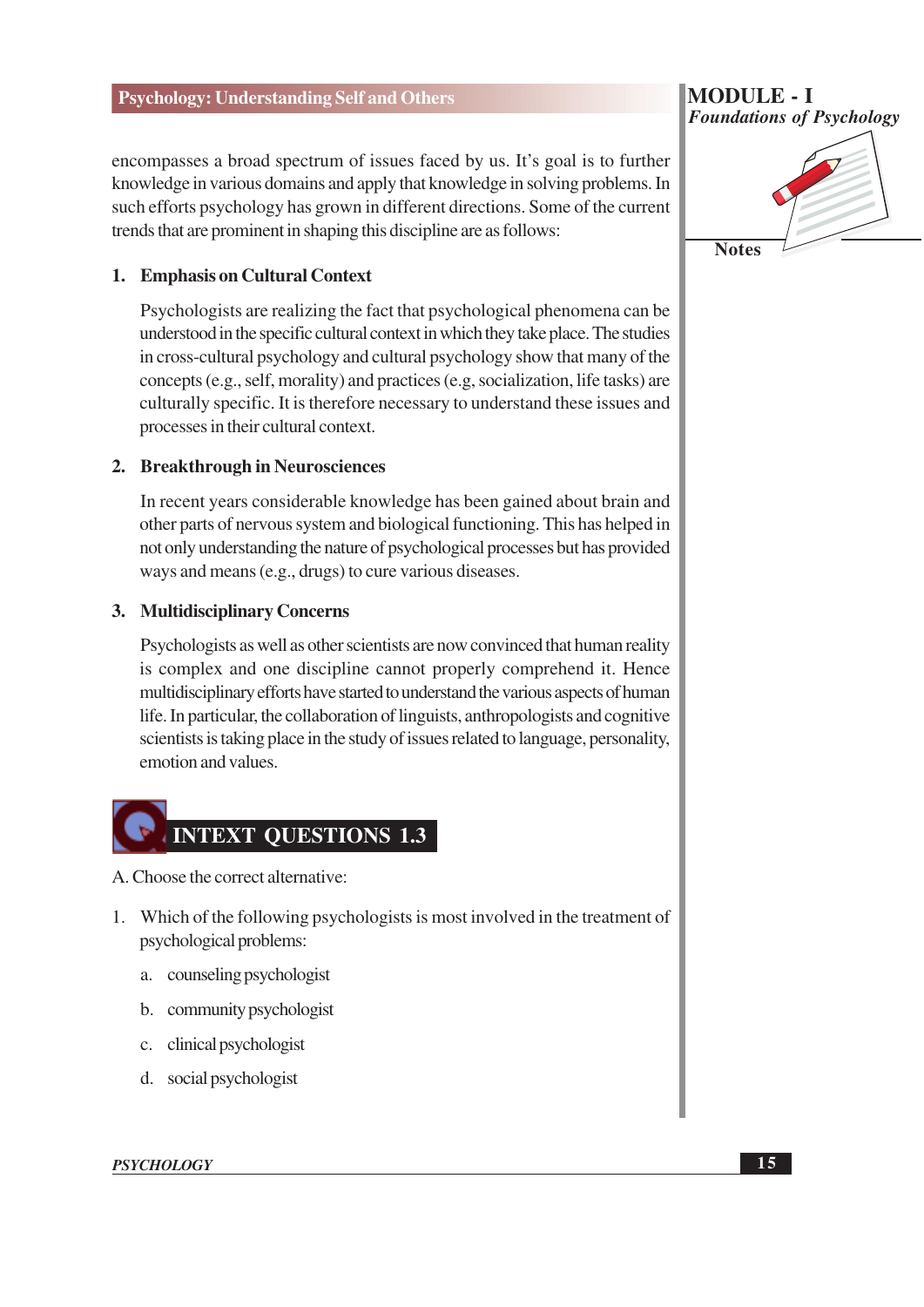

**Psychology: Understanding Self and Others** 

- $2.$ Suppose you are writing an article on the factors that attract people to one another and lead to friendship. It is likely that you will try to read books written by a:
	- developmental psychologist a.
	- educational psychologist b.
	- social psychologist  $\mathbf{c}$ .
	- community psychologist d.
- $3.$ You are attending a meeting/seminar of psychologists. You find that one talk is on infant perceptual abilities, the second is on adult socialization, the third deals with physical changes in the elderly. What is your guess about the specialization of these psychologists?
	- Physiological a.
	- $\mathbf{b}$ . Cognitive
	- Social  $\mathbf{c}$
	- d. Developmental

## **1.9 PSYCHOLOGY AS A CAREER**

By now you must have got a fair idea of the various fields of psychology. Frankly, nowadays, no area has been left untouched by psychology. Whether it is related to society or the armed forces or educational setting, the need of a psychologist is being felt by all. It is becoming a very popular subject rapidly. With a degree in psychology, one can find various jobs such as -

- a) PGT-Psychology.
- b) Counsellor freelancer/school/institution.
- c) Examiner who conducts various tests.
- d) Psychologist in an industrial setting.
- e) Researcher.
- Work in NGOs. f)
- Lecturer.  $\mathbf{g}$
- Clinical Psychologist. h)
- Child Psychologist.  $\ddot{1}$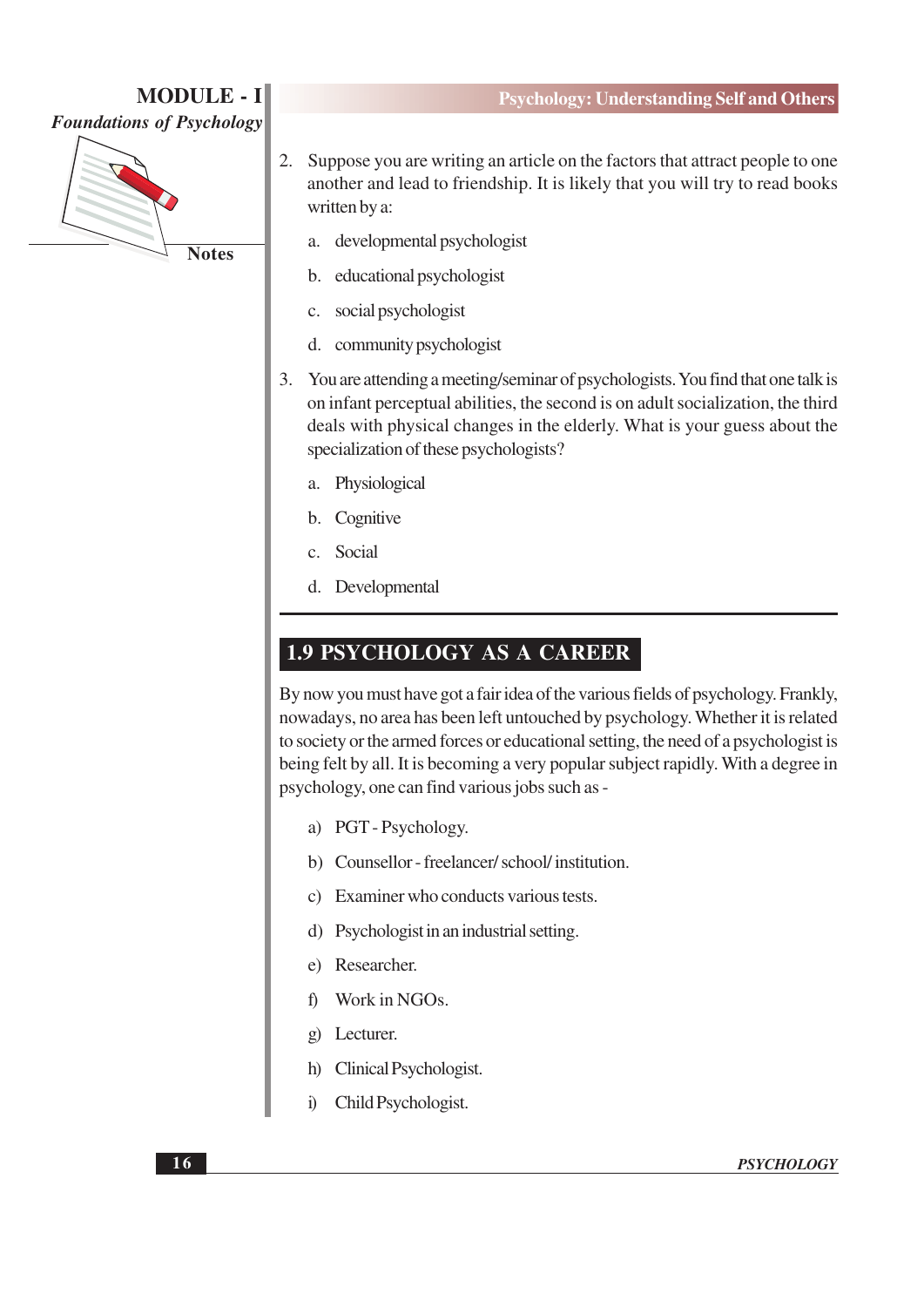j) Health Psychologist.

k) School Psychologist.

I) Human Factors Psychologist.

All the jobs stated here demand at least a graduate degree with specialization in a particualr field of psychology.

# **WHAT YOU HAVE LEARNT**

- Psychology is a science which studies mental and behavioural functioning in a systematic manner, using scientific methods.
- Psychologists describe, predict and control the processes like perception, motivation, cognition, memory, learning, personality, and intelligence.
- As professionals, they apply psychological knowledge towards the solution of problems in various settings including schools, industries, hospitals and organizations.
- It is closely related to allied disciplines such as education, anthropology, sociology, and biology.
- The study of psychological issues and problems has been characterized by several perspectives including behavioural, cognitive, psychodynamic, humanistic, biological and Indian.
- The perspectives are rooted in varied philosophical assumptions, and describe human nature in different ways.
- As a growing discipline, psychology is expanding across various branches which specialize in providing psychological services in different walks of life.
- Developments in neurosciences, study of culture and collaboration with other  $\bullet$ disciplines is shaping the development of psychology in important ways.

# TERMINAL EXERCISE

- 1. Describe the nature of psychology.
- 2. Explain the psychodynamic perspective in psychology.
- 3. How is psychology related to education?
- 4. Discuss the fields of clinical psychology and industrial psychology.

#### **PSYCHOLOGY**



**Notes** 

**MODULE - I**